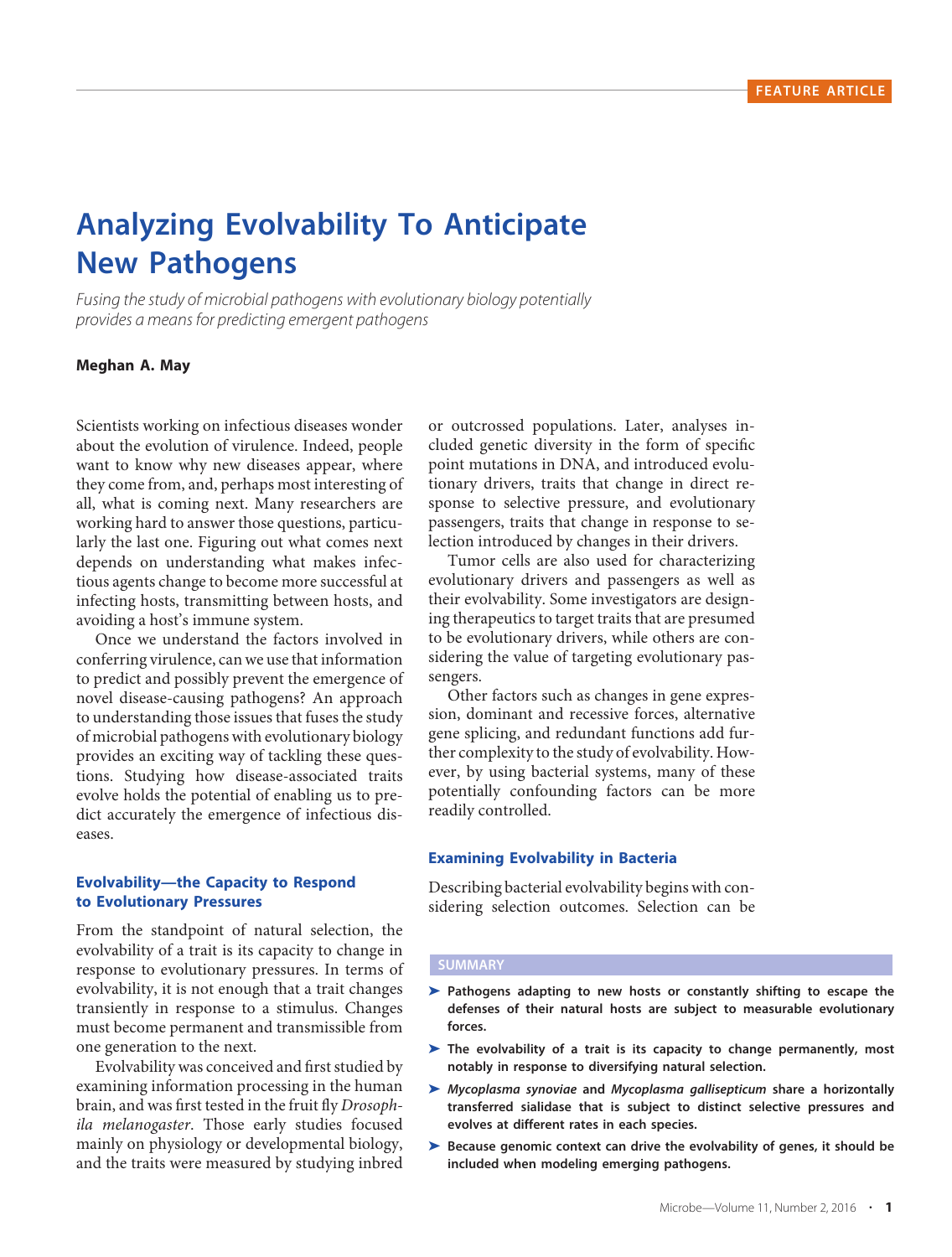thought of as exerting either a "purifying" or "diversifying" force. When that force is purifying, the DNA and protein sequences that determine the trait change very little, indicating that the population is at its fıttest because the trait in question does not change much. However, when that selective force is diversifying, there is marked variation in the DNA and protein sequences that determine a trait, indicating that the population of organisms is at its fıttest when the trait in question varies extensively. A background of random genetic drift, also known as neutral selection, falls between those two extremes.

Examples of proteins under purifying versus diversifying selection are the replication initiation factor DnaA and the variable surface antigen VlsE, respectively. Little variation can be tolerated in DnaA because the function of this enzyme is so critically important to every cell. In other words, DnaA has a low potential for evolvability. However, the situation for VlsE is nearly opposite. Thus, it is advantageous for individual cells within a population to express slightly different antigens along their surfaces, enabling at least some of them to escape when they are all exposed to a host immune surveillance system. Therefore, VlsE is said to have a high potential for evolvability.

The selective force acting on individual amino acid residues can be recognized by aligning homologous DNA codon sequences from multiple isolates within a population of bacteria. Nucleotide changes that do not result in major structural or functional changes in the protein sequence are termed synonymous mutations, whereas changes that do lead to such changes are termed nonsynonymous.

The ratio of nonsynonymous to synonymous mutations ( $K_a/K_s$  or  $d_n/d_s$ , abbreviated as  $\omega$ ) reveals the type of selective force acting on a particular trait. Neutral selection should result in a  $\omega$ ratio close to 1. Thus, values less than 1 indicate purifying selection, while  $\omega$  ratios greater than 1 indicate diversifying selection. Statistical signifıcance can be determined across an entire protein sequence by performing a likelihood ratio test between the native measurements to allow for diversifying selection, and a null model that artificially caps the  $\omega$  ratio at 1 and thus does not. While inferring selection based on  $\omega$  ratios allows consideration only of changes in protein sequence rather than changes in gene expression level or timing, in true instances of diversifying selection this limitation would err on the side of false-negative fındings rather than false-positive. Any statistically signifıcant diversifying selection is considered remarkable.

# **Looking more deeply for Evolutionary Drivers**

It is possible to observe diversity either by phenotype or by genotype. Fr example, experiments that focus on the VlsE proteins of *Borrelia burgdorferi*, which causes Lyme disease, indicate that these variable antigens are evolvable and diversify in order to escape host immune responses during infection. Further, even unexpressed *vlsE* gene cassettes, which would presumably not be subject to evolutionary pressure from host antibodies, can contribute signifıcant diversity. This unexpected fınding provides key evidence that evolvability—in the form elevated mutation rates in unexpressed genes—is itself an evolvable trait.

Further understanding comes from measuring the sialidase enzymes of the avian parasites *Mycoplasma synoviae* and *Mycoplasma gallisepticum* while they adhere to sialic acid residues along the surfaces of host cells. The diversity in enzymatic activity and corresponding genetic diversity for the sialidase (*nanI*) of *M. synoviae* significantly correlates with strain virulence. In other words, the more sialic acid a strain cleaves, the more likely it causes severe disease.

The genetic variation in gene *nanI* arises from significant ( $P < 0.001$ ) diversifying selection. Like the influenza virus, *M. synoviae* adheres to host cells by attaching to sialic acid residues along the host cell surface while retaining the ability to cleave those residues. Indeed, there is a coordinated interplay between the pathogen attaching to those sialic acid residues, and then detaching from them because of sialidase activity. When these two antagonistic phenotypes are not properly balanced, the pathogen becomes less virulent. In other words, extremes of either too strong attachment or detachment lead to less effıcient infection or transmission, respectively. For an obligate parasite, "unbalanced" variants would likely be lost from the population.

Knowing that *nanI* sialidase is under diversifying selection in *M. synoviae*, we predicted that the organism's adherence mechanism would also be subject to diversifying selection. *M. synoviae* attaches to host cells is primarily through its immunogenic lipoprotein, called VlhA. Although it,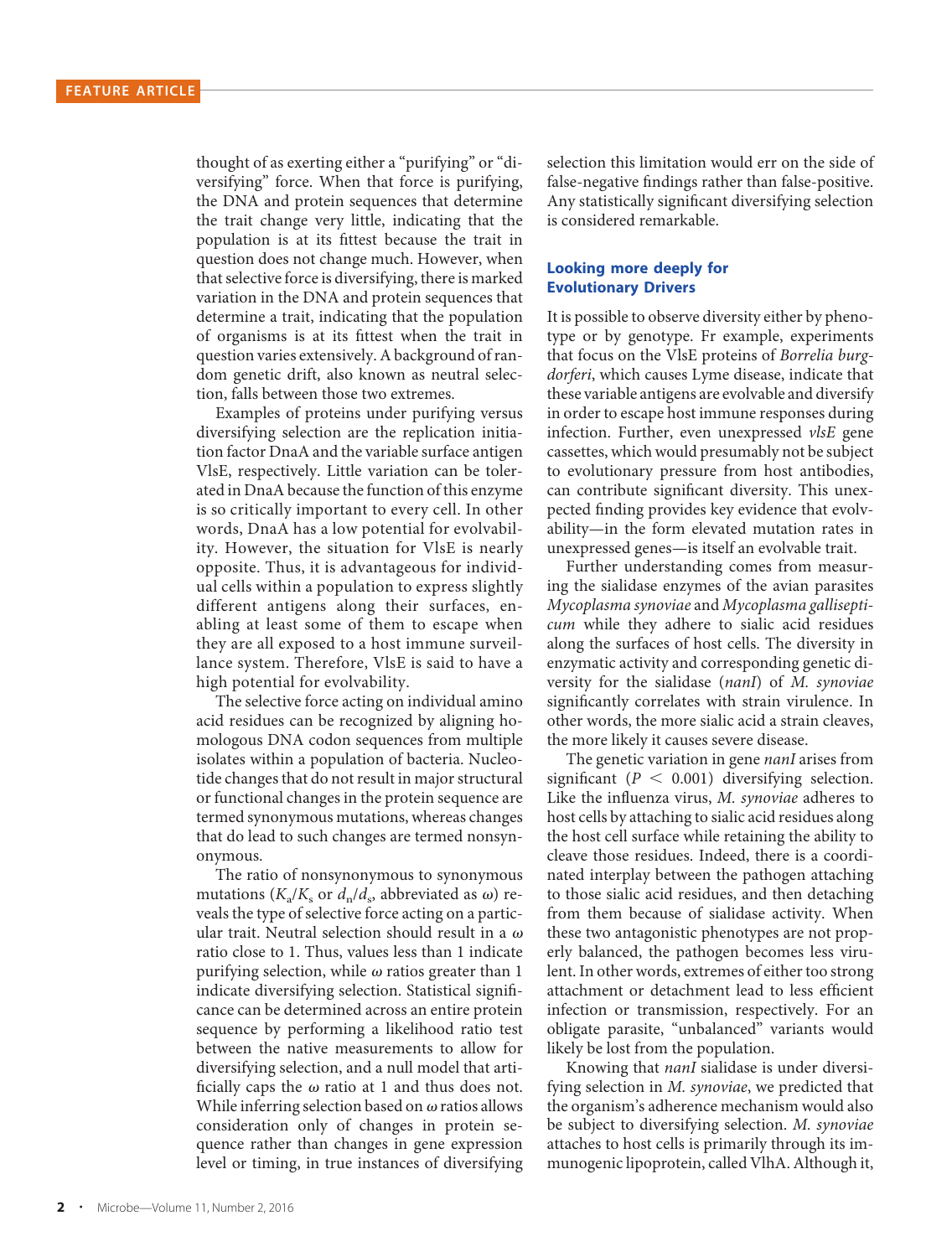

**Mycoplasma synoviae. Shading indicates the 90% confidence interval. (Adapted from M. May and D. R. Brown, J. Bacteriol. 193:2116 –2121, 2011.)**

too, diversifıes to escape host immune responses, unlike VlsE of *B. burgdorferi,* this specifıc adhesive function of VlhA is well known.

Moreover, the strength with which *M. synoviae* binds host cells depends on which variants of VlhA are being expressed. Some variants cling tenaciously, while others bind only weakly. Because of the predicted functional balance between sialidase activity and attachment, we assessed both the level of diversifying selection acting on VlhA and the mathematical relationship between the two traits. Not only is VlhA also under significant  $(P < 0.01)$  diversifying selection, but there also a striking, statistically significant  $(P < 0.001)$ correlation between sialidase activity level and adherence (Fig. 1).

### **Evolvability Is Not Universally Favored**

These traits and the genes encoding them does not make their evolvability universally favorable. To address the broader question of evolvability, we measured selection acting on analogous instead of homologous sialidases of two distantly related bacterial species, *Streptococcus pneumoniae* and *Clostridium perfringens*.

This distinction is critical: a homologous gene comes from the same common ancestor, whereas an analogous gene is not related by descent, but performs the same function. We found that the analogous sialidases of *S. pneumoniae* and *C. perfringens* are largely conserved, and under global purifying selection, suggesting that selection does not always act to diversify bacterial sialidases.

Meanwhile, another question arises. Is there something unique about the *nanI* gene of *M. synoviae* that makes it particularly prone to evolve? To address this question, we examined another species of *Mycoplasma* that parasitizes birds, *M. gallisepticum*. These two species frequently coinfect the same animal, creating opportunities to share genes by horizontal transfer and enabling the same gene to be in two different species simultaneously. *nanI* is one such shared gene, but the ω value for *nanI* in *M. gallisepticum* clearly indicates that it is under purifying rather than diversifying selection.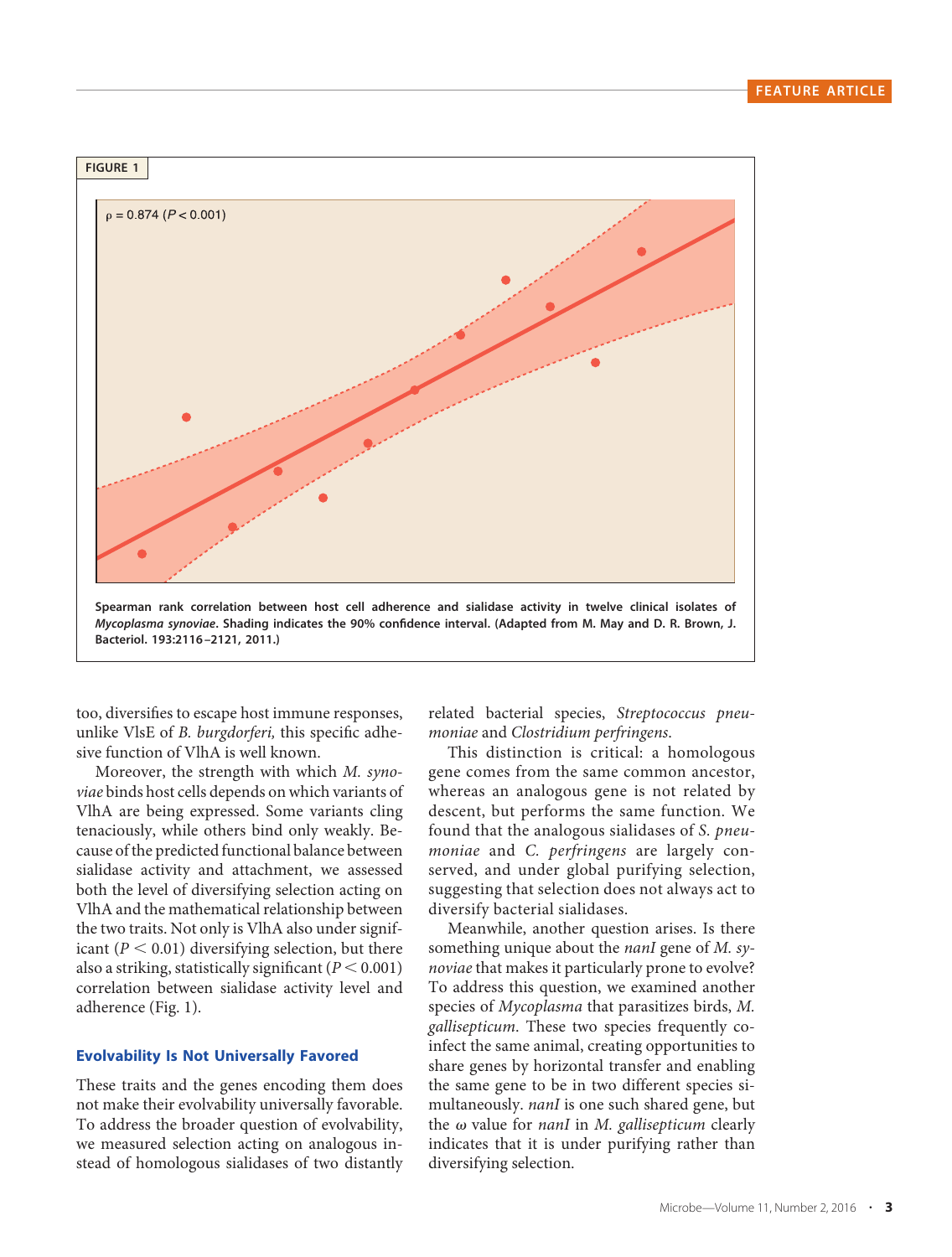

**Visualized here by scanning electron microscopy at magnifications of 20,000 and 100,000 (inset), the attachment organelle (inset, arrows) of Mycoplasma gallisepticum is a polar structure that mediates attachment to host cells. In contrast, Mycoplasma synoviae lacks an attachment organelle and must rely solely on VlhA adhesins.**

This critically important fınding suggests that no feature of the gene itself makes it evolvable. Rather, genomic context determines its fate. In other words, *nanI*is evolvable even though, in the context of the *M. gallisepticum* genome, the gene and trait remain stable.

# **Genomic Context Can Determine Evolvability of Traits**

When diversity in *nanI* and sialidase activity is favored in *M. synoviae*, why is the same trait encoded by the same gene be so stable in *M. gallisepticum*? It comes down to pressure to perform. Selective pressures can be either direct or indirect, and the affected traits can thus be thought of as either drivers or passengers of evolution.

In nature, the *M. synoviae* VlhA proteins per-

form an indispensible function: host cell attachment. For a parasitic organism that attaches to its host surface, this capacity is tantamount to survival. But as variants of parasitic organisms may differ in their capacities to escape the responses of the host immune system, the avidity with which they adhere to the host consequently varies, too. And because sialidase activity is necessarily coordinated with avidity of adherence, direct selection on VlhA indirectly drives diversity in the evolutionary passenger gene, *nanI*.

However, this relationship is not the case for *M. gallisepticum* because it has a distinctly different primary mechanism of adherence to its host by means of a complex, multimeric attachment organelle (Fig. 2). This structure is stable, constitutive, and completely absent from *M. synoviae*. Even though *nanI* is an evolvable gene, against the biological backdrop of the attachment organ